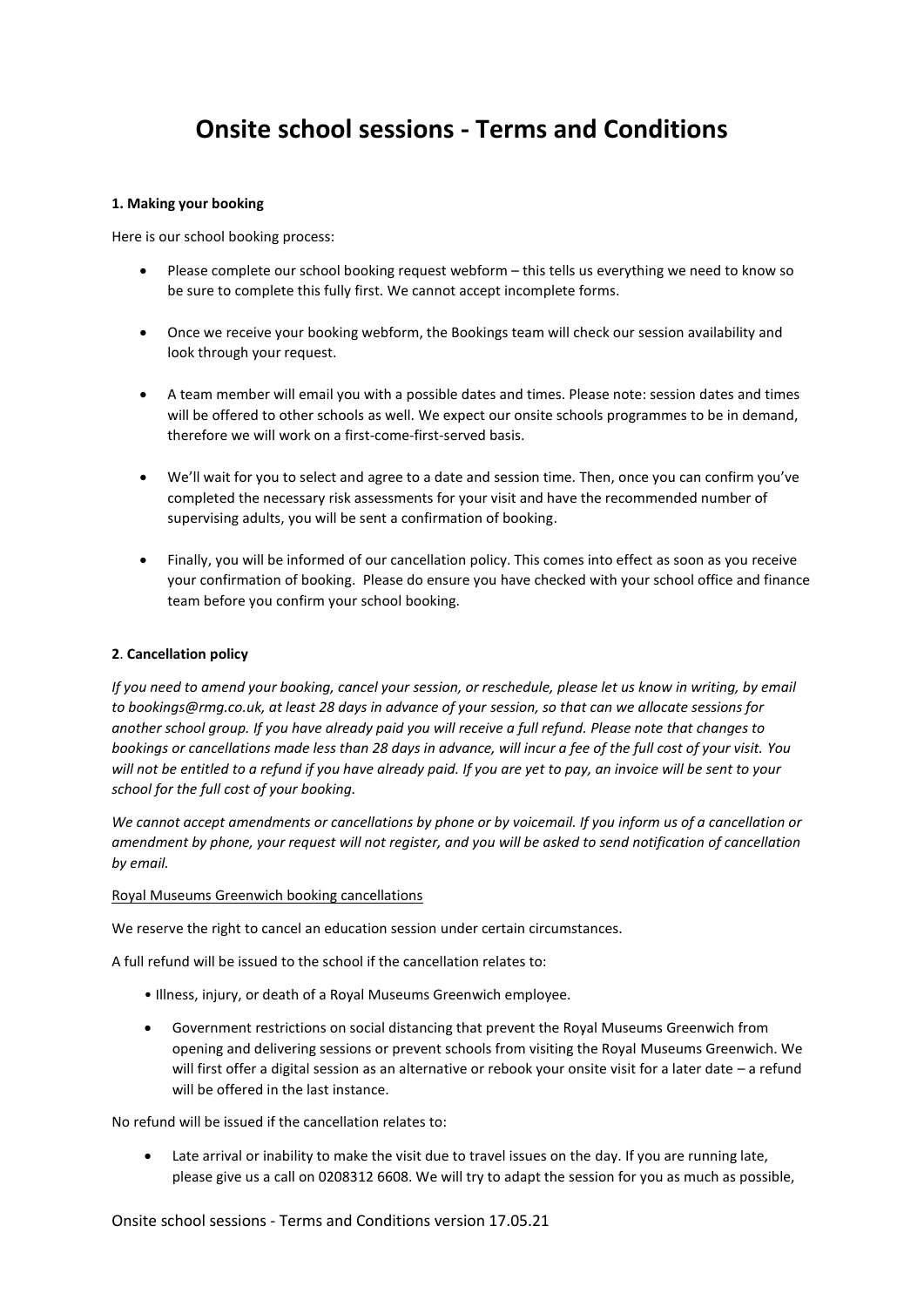although this may necessitate the time being reduced. We reserve the right not to run the session if we think the time is too short.

- The behaviour of the group is deemed unacceptable or inappropriate by the staff member delivering the session.
- The school is no longer able to meet the minimum requirements of supervising adults for the number of students attending the booked sessions:

*EYFS/KS1 – 1 adult per 5 students KS2 - 1 adult per 8 students KS3 and KS4 - 1 adult per 10 students Post-16 – 1 adult per 16 students.*

## **3. Next steps**

- A confirmation email will be sent to the lead teacher and school office. At this stage, your school booking is confirmed and now subject to our cancellation policy.
- Receipt of your confirmation email indicates that you have understood and accepted the details of the services that we will be providing, the timescale to which we will work and that you accept the terms and conditions detailed in this document. The sessions booked on your behalf at Royal Museums Greenwich are part of an extensive Educational Programme that provides support to a great number of schools across the country. The funding of such a programme is heavily reliant on the fact that schools do attend the programme, and when agreed to do so, therefore we expect schools to abide by our terms and conditions including our cancellation policy.

## **4. Payment**

- We do not raise or send invoices.
- Please make payment by debit/credit card by calling 020 8312 6608. You must pay for your sessions before your session begins.
- If you would prefer to make a bank transfer, please email bookings@rmg.co.uk and the team will send you the relevant information. We ask for all BACS payment to be made at least 14 days before the date of your session.
- If payment cannot be made in advance, it must be done on arrival. We accept cash, card, and cheques at our admission desks. Cheques must be made payable to National Maritime Museum. We cannot accept posted cheques. **If you intend to pay on the day, please let us know, so we can inform our teams to expect this upon arrival. Please note that we cannot accept payment on site at PPMCC.**
- VAT is not applicable to your booking and is not charged.
- Please be aware that your group will be unable to enter our sites and/or start their booked session until payment is made.

## **5. Things to remember.**

- We require that the correct number of supervising adults/teachers be present with pupils at all times during the onsite visit.
- We recommend you carry out your own risk assessments for visiting our sites.

Onsite school sessions - Terms and Conditions version 17.05.21